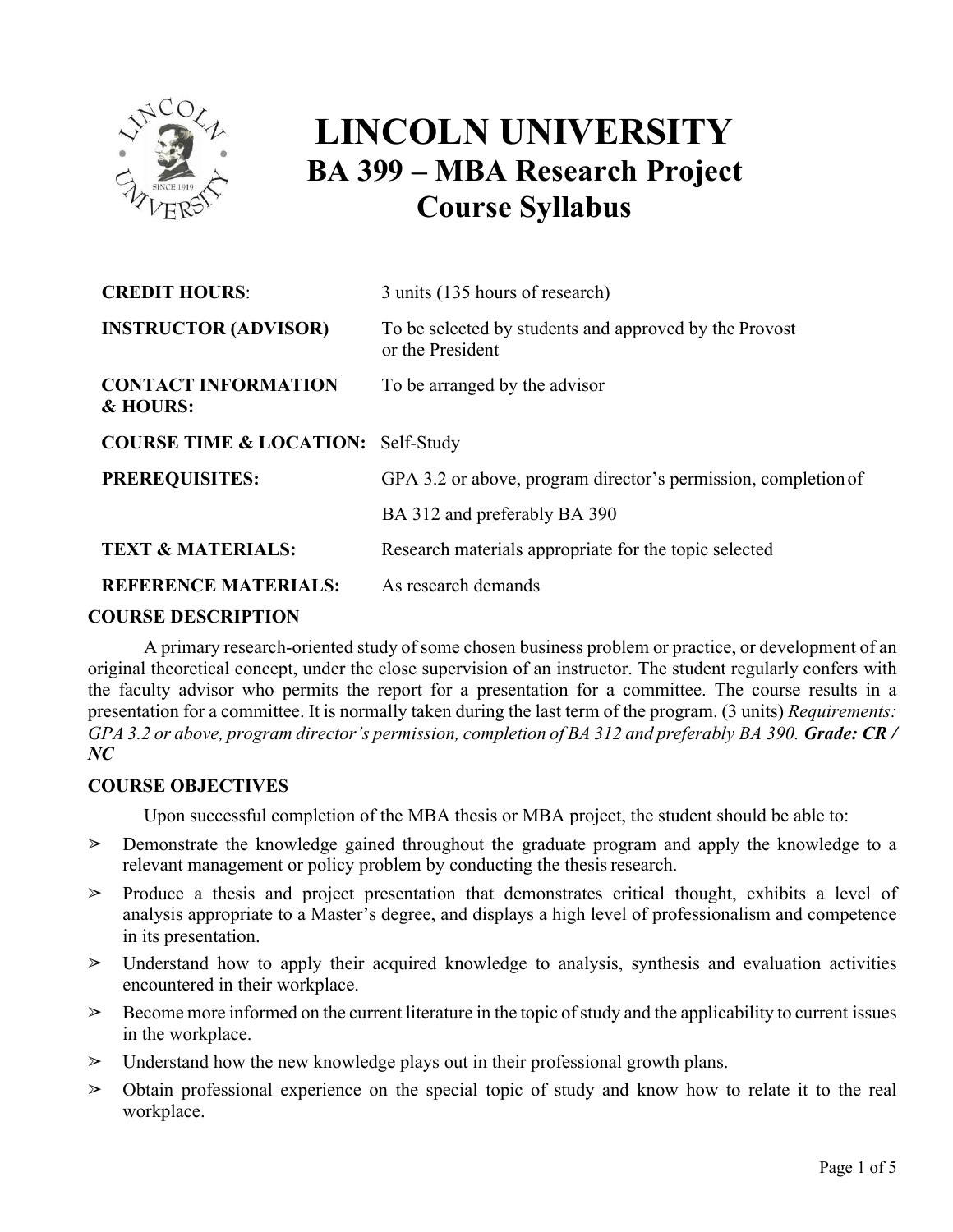The student chooses an advisor who has work experience in the field of the research topic or teaches related courses. The selected advisor will supervise writing of the report submitted at the completion of the research. The grade for this course is given on the basis of student's analytical results and presentation in front of a graduate committee.

The attached **recommendations for writing the research** results report will be used by the faculty advisor to assess student's business analysis and issue a grade for the course.

### **COURSE PROCEDURES AND REQUIREMENTS**

Each student must follow a standard multi-step process to complete the research project. The steps consist of the following:

- 1. Consider and select a topic.
- 2. Consider and select a faculty advisor.
- 3. During the registration, students taking the course should submit Proposal Approval Form (attached) filled in and signed by the student and the proposed Lincoln University faculty advisor, then approved by the Provost or the President to Registrar Office.
- 4. During the research work terms, students should submit the Progress Form (attached) to the Registrar Office as necessary and at the appropriate times (described in the form), filled in and signed by the LU faculty advisor.
- 5. The extension of the research to the second term is allowed only if at least 60% of the work has been completed at the end of the initial internship term. If the achieved percentage is 60% or above in the internship term, and the student continue working with the same topic and LU faculty advisor, the course can be extended for one additional term with 1 unit.
- 6. If the achieved percentage is less than 60%, a grade **Y** (no basis for grade) or **NC** (no credit) will be given for the BA 399 course. In such cases, students wishing to continue the research in the subsequent academic term will have to re-register the course with 3 units.
- 7. If a student changes the research topic or LU advisor, he/she must re-register the course.

#### **COURSE METHODOLOGY OUTLINE**

With the advisor's approval, the student will select a topic and approach to the project. Possible approaches include but are not limited to:

- $\triangleright$  Case Study
- $\triangleright$  Business Plan
- $\triangleright$  Management Analysis Study
- $\triangleright$  Policy Analysis Study
- $\triangleright$  Strategic Plan
- $\triangleright$  Cost-Benefit Analysis
- $\triangleright$  Marketing Plan
- > Needs Assessment Acceptable methodologies include but are not limited to:
- $\triangleright$  Surveys
- $\triangleright$  Content Analysis
- $\triangleright$  Performance Measurement
- $\triangleright$  Forecasting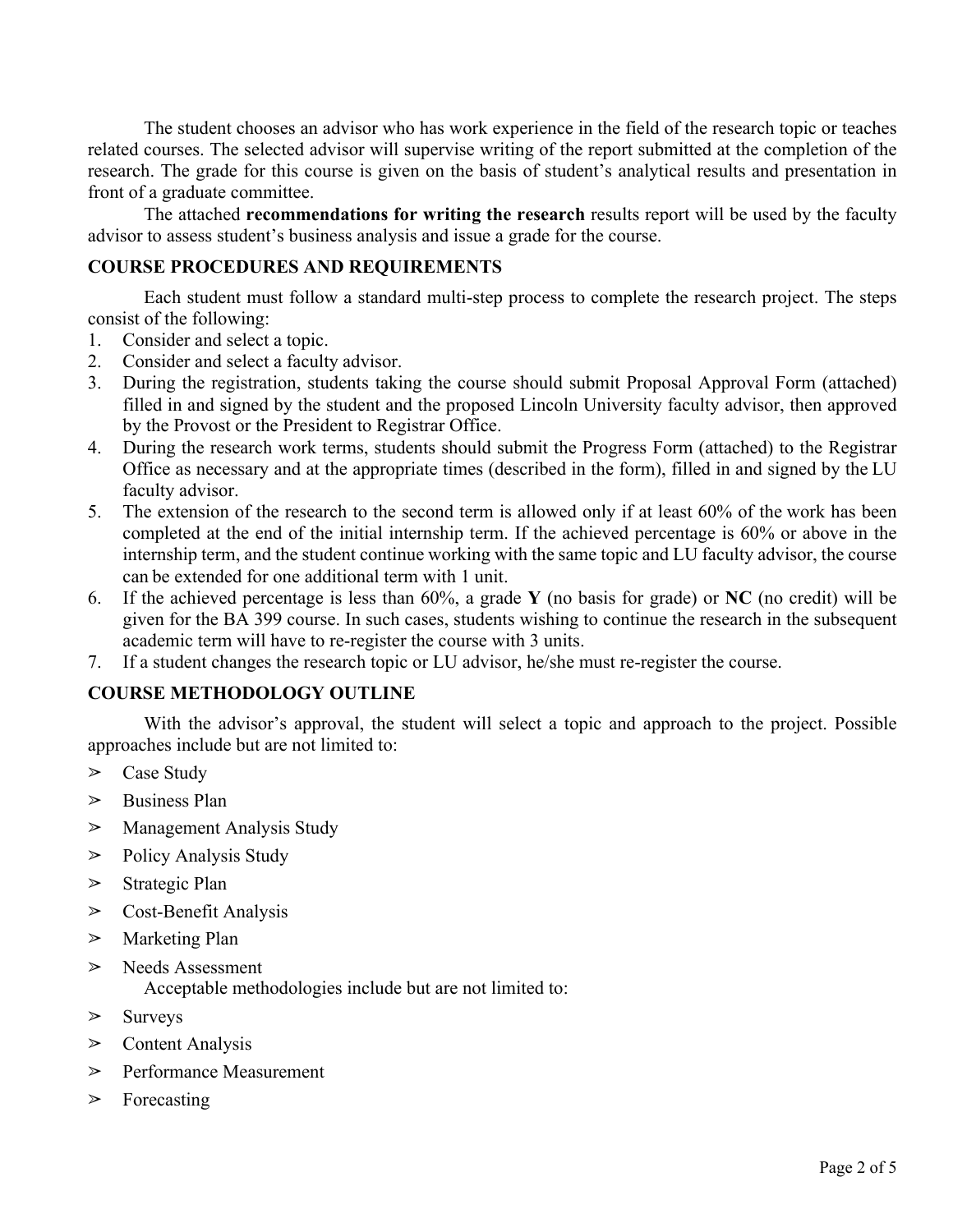- $\triangleright$  Observation
- $\triangleright$  Quantitative Data Analysis

### **PROJECT PREPARATION RECOMMENDED SECUENCE**

- 1. Conduct a literature review with regard to the topic selected.
- 2. Create a timeline for completion of milestones that will enable the student to complete the project on time.
- 3. Write a project proposal and secure approval from the advisor with regard to the timeline and proposal. The proposal must consist of:
	- $\geq$  A detailed statement of the rationale for the project, identifying approach and method.
	- $\geq$  A list of the parts of the project.
	- $\geq$  A plan for the revision or production of the parts of the project.
	- $\geq$  A timeline for the completion of the parts of the project.
- 4. Consult with the advisor regarding the subject matter of the required oral presentation.
- 5. Complete and submit the project report and the Abstract to the advisor for review.
- 6. Obtain the advisor's approval for the project report.
- 7. Schedule a defense/presentation with the advisor and the Records Office at least two weeks prior to the date for the planned presentation. Submit the required photocopies of the report.
- 8. Give an oral presentation to a Graduate Committee.
- 9. Make all corrections if required or suggested by the Committee, and submit final report.

#### **Course Learning Outcomes for BA 399 are the same as the MBA Program Learning Outcomes (PLO) due the course is the assessment one.**

## **BA 399 CLO / MBA PLO**

|                         | Students graduating our MBA program will be able to:                                                                                                                                                                                                                                     |  |
|-------------------------|------------------------------------------------------------------------------------------------------------------------------------------------------------------------------------------------------------------------------------------------------------------------------------------|--|
| $\mathbf{1}$            | Develop and exhibit applied and theoretical knowledge in the field of management<br>and business administration                                                                                                                                                                          |  |
| $\mathbf{2}$            | Use theoretical knowledge and advanced problem-solving skills to formulate solutions<br>and identify risks in the following fields: international business, finance management,<br>general business, human resources management, management information systems,<br>marketing management |  |
| 3                       | Communicate within a highly specialist environment that allows the presentation of<br>critiques of complex strategic matters                                                                                                                                                             |  |
| $\overline{\mathbf{4}}$ | Demonstrate autonomy, creativity, and responsibility for managing professional<br>practices                                                                                                                                                                                              |  |
| 5                       | Demonstrate leadership and set strategic objectives for team performance                                                                                                                                                                                                                 |  |
| 6                       | Identify ethical issues/problems in business organizations and reach decisions within<br>ethical framework                                                                                                                                                                               |  |

**Assessment 1:** Research report evaluated by the advisor

**Assessment 2:** Research report and presentation evaluated by the committee.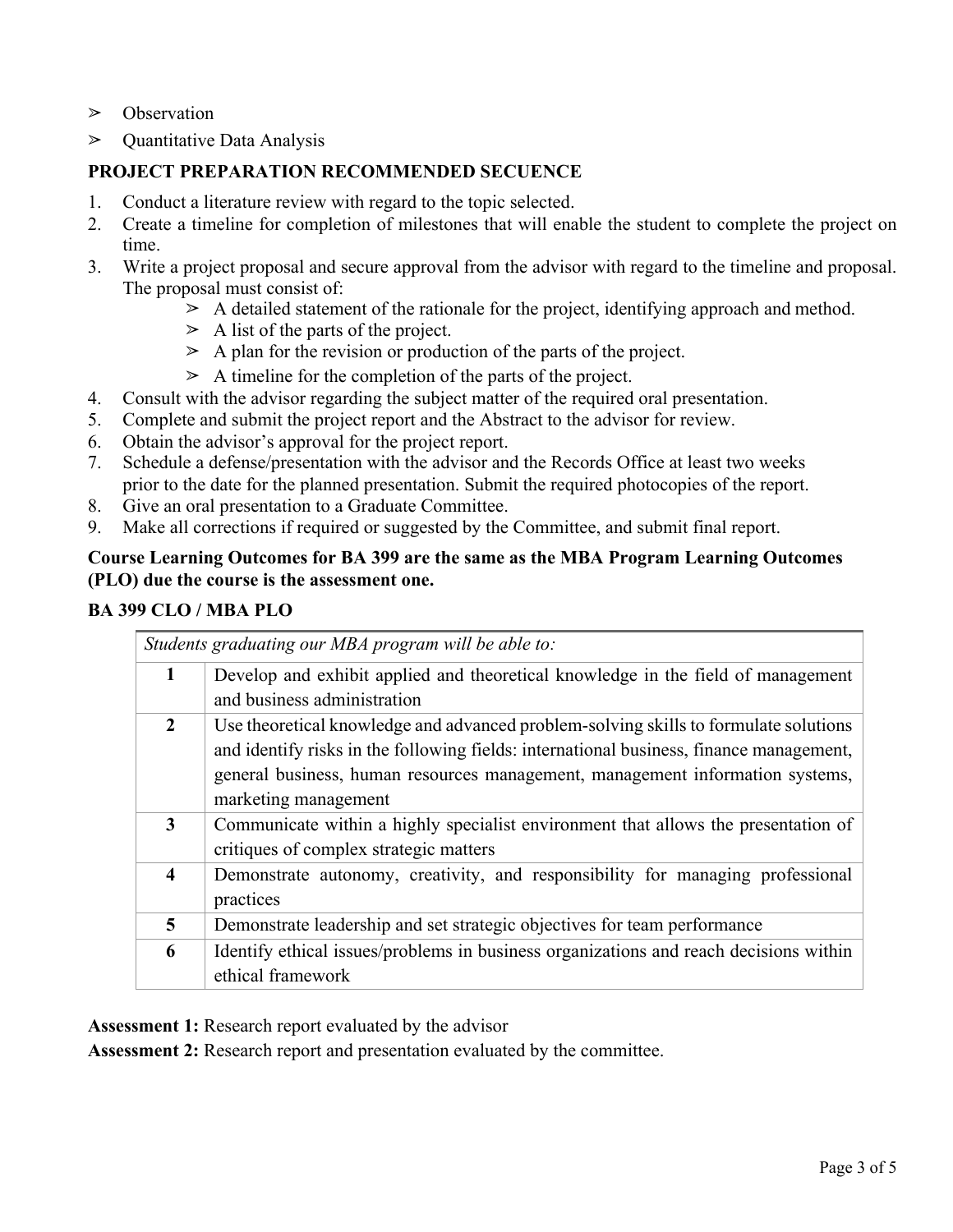#### **APPENDIX – MEMORANDUM from PROVOST**

To: All Students Enrolling in BA 399 From: Dr. Alexander Anokhin, Acting Provost Subject: BA 399 Activity; Process and Notes

Be certain first that you have completed BA 312 – Business Research Methodology; this course must be completed before the semester in which you enroll in BA 399 and before beginning the MBA Research Project.

Unless an advisor indicates otherwise, students should use the APA Style (www.apastyle.org) for citing references and formatting his or her thesis.

A) After determining who your project advisor is, it is necessary to meet with him or her and arrange for a research topic suitable to your interests. DO NOT DO THIS ALONE; you must do this with your advisor, benefiting from his/her assistance and approval.

It is expected and you should, all during this "research" semester, be in frequent contact with your advisor, meeting at least once every two weeks. E-mails and telephone discussions are useful, but your written progress should be seen by your advisor and such work discussed face-to-face, as you both examine written materials.

The research does not have to test hypotheses; it can be exploratory or normative research, or it can be descriptive. And it should involve a comparison of some sort.

- B) You will next have to compose an Outline based on the sequence listed in part C below. Your advisor can assist you on this, as it will represent your full plan for completing the Research Project. At this point in your progress, a copy of this Outline must be given to the Program Director.
- C) Listed below is the recommended sequence for Research Projects to follow, regardless of field of study, and which will form the basis of your Outline.
	- I. Introduction
		- a. Statement of the Problem
		- b. Purpose of the Study
		- c. Delimitations (not "limitations")
		- d. Definitions of Terms
	- II. Review of Literature (Studies, other related research, parts of journal or newspaper articles, parts of books, etc., which relate to your research topic)
	- III. Research Design, with supporting rationale (Any questionnaire form would be includedhere)
	- IV. Collection of the Data
	- V. Report of Findings (only). Comparisons shown here